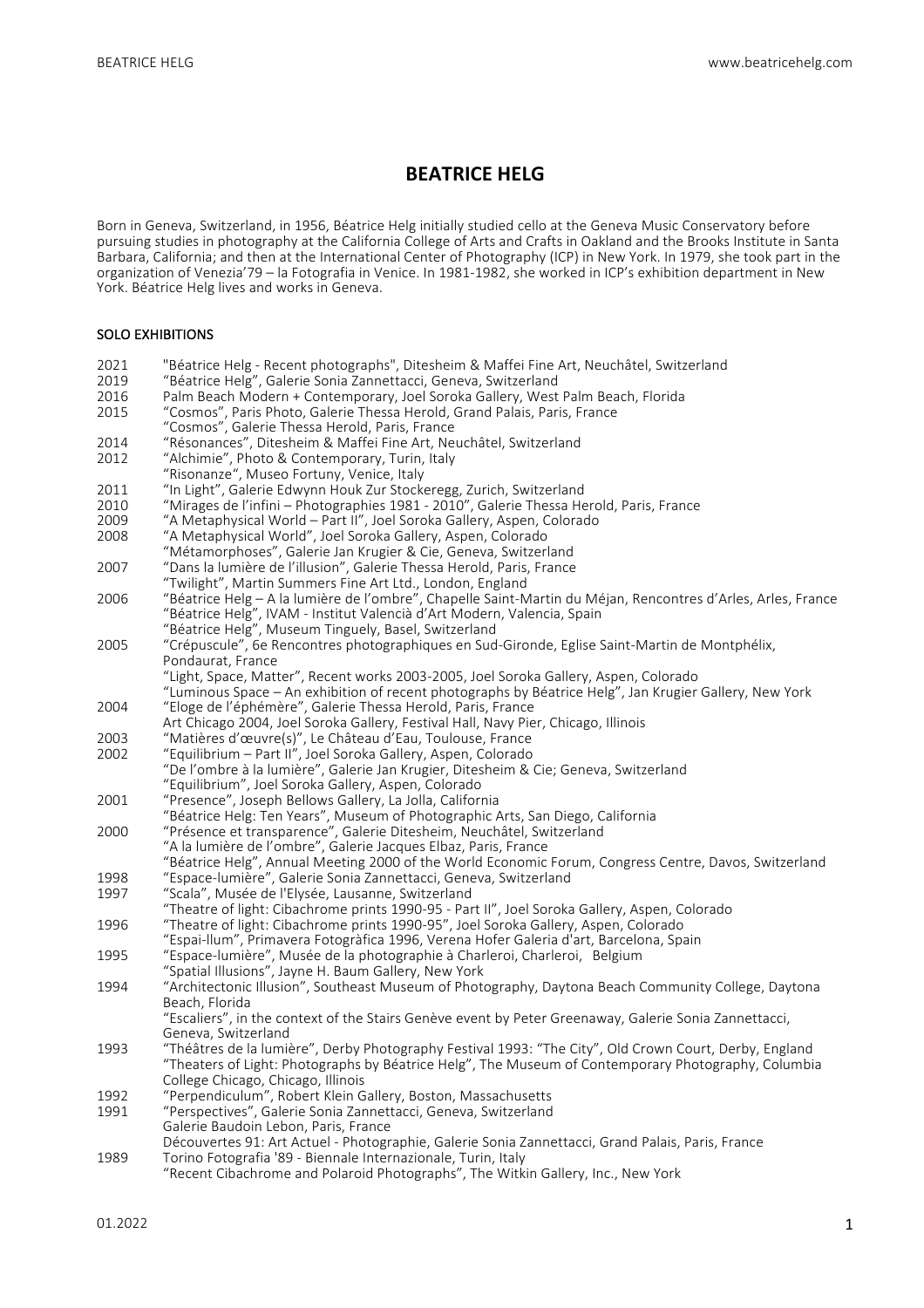# SOLO EXHIBITIONS ...

| 1988      | The Photographer's Gallery, London, England                                                                  |
|-----------|--------------------------------------------------------------------------------------------------------------|
|           | Fotogalerie 68, Hoensbroek, The Netherlands<br>Pierce Street Gallery, Birmingham, Michigan                   |
|           | FotoFest - The International Month of Photography, Jack Meier Gallery, Houston, Texas                        |
| 1987      | Galerie Sonia Zannettacci, Geneva, Switzerland                                                               |
|           | "Géométries", Maison de la Culture d'Amiens, Amiens, France                                                  |
|           | Fotografie Forum Frankfurt, Frankfurt, Germany                                                               |
| 1986      | "Visages de Silence", Konishiroku Photo Gallery, Tokyo, Japan                                                |
|           | "Visages de Silence et Géométrie", Fondation Nationale de la Photographie, Lyon, France                      |
|           | Jane Corkin Gallery, Toronto, Canada                                                                         |
|           | The Witkin Gallery, Inc., New York                                                                           |
| 1984      | Galerie Pro Photo, Nuremberg, Germany                                                                        |
|           | "Intemporel", Galerie Dreiseitel, Cologne, Germany                                                           |
| 1983      | "Visages de Silence", Galerie Sonia Zannettacci, Geneva, Switzerland                                         |
|           | Jane Corkin Gallery, Toronto, Canada                                                                         |
|           | "Stille Gesichter", Galerie für Fotografie, Stuttgart, Germany                                               |
|           | "Stille Gesichter", Galerie Zur Stockeregg, Zurich, Switzerland                                              |
| 1979      | Sunprint Gallery, Madison, Wisconsin                                                                         |
|           | <b>SELECTED GROUP EXHIBITIONS</b>                                                                            |
| 2021      | Art Paris, Galerie Ditesheim & Maffei Fine Art, Neuchâtel, Switzerland; Grand Palais Éphémère, Paris, France |
| $- - - -$ | « Aux confins du réel », Galerie Sonia Zannettacci, Geneva, Switzerland                                      |

| 2019 | Paris Photo; Photo & Contemporary, Turin; Grand Palais, Paris, France                                                                                     |
|------|-----------------------------------------------------------------------------------------------------------------------------------------------------------|
|      | Art Beijing, National Agriculture Exhibition Center, Beijing, China<br>The AIPAD Photography Show, Joel Soroka Gallery, Pier 94, New York                 |
| 2018 | Paris Photo; Photo & Contemporary, Turin; Grand Palais, Paris, France                                                                                     |
|      | Art Shenzhen, Shenzhen Exhibition Center, Shenzhen, China                                                                                                 |
|      | Art Beijing, National Agriculture Exhibition Center, Beijing, China                                                                                       |
|      | The AIPAD Photography Show, Joel Soroka Gallery, Pier 94, New York                                                                                        |
|      | Art Paris, Ditesheim & Maffei Fine Art and Galerie Thessa Herold, Grand Palais, Paris, France                                                             |
|      | « La beauté des lignes - Collection Sondra Gilman et Celso Gonzalez-Falla », Musée de l'Elysée, Lausanne, Switzerland                                     |
| 2017 | Paris Photo; Photo & Contemporary, Turin and Galerie Thessa Herold, Paris; Grand Palais, Paris, France                                                    |
|      | Art Beijing, National Agriculture Exhibition Center, Beijing, China                                                                                       |
|      | The Photography Show, Joel Soroka Gallery, Pier 94, New York                                                                                              |
|      |                                                                                                                                                           |
| 2016 | Paris Photo, Photo & Contemporary and Galerie Thessa Herold, Grand Palais, Paris, France                                                                  |
|      | Artissima, Photo & Contemporary, Oval - Lingotto Fiere, Turin, Italy<br>The AIPAD Photography Show, Joel Soroka Gallery, The Park Avenue Armory, New York |
| 2015 | Paris Photo, Photo & Contemporary, Grand Palais, Paris, France                                                                                            |
|      | The AIPAD Photography Show, Joel Soroka Gallery, The Park Avenue Armory, New York                                                                         |
|      | Artgenève - Salon d'art, Ditesheim & Maffei Fine Art, Palexpo, Geneva, Switzerland                                                                        |
|      | ArteFiera - Fiera internazionale d'arte moderna e contemporanea, Photo & Contemporary, Bologna Exhibition                                                 |
|      | Center, Bologna, Italy                                                                                                                                    |
| 2014 | Paris Photo, Galerie Thessa Herold, Grand Palais, Paris, France                                                                                           |
|      | The AIPAD Photography Show, Joel Soroka Gallery, The Park Avenue Armory, New York                                                                         |
|      | Art Paris, Ditesheim & Maffei Fine Art, Grand Palais, Paris, France                                                                                       |
|      | Artgenève - Salon d'art, Ditesheim & Maffei Fine Art, Palexpo, Geneva, Switzerland                                                                        |
| 2013 | Paris Photo, Galerie Thessa Herold, Grand Palais, Paris, France                                                                                           |
|      | Artissima, Photo & Contemporary, Oval - Lingotto Fiere, Turin, Italy                                                                                      |
|      | "Wagner, ou l'opéra hors de soi", Fondation Martin Bodmer, Cologny (Geneva), Switzerland, in the context of                                               |
|      | the Wagner Geneva Festival                                                                                                                                |
|      | "Sacred", Minneapolis Institute of Arts, Minneapolis, Minnesota                                                                                           |
|      | The AIPAD Photography Show, Joel Soroka Gallery, The Park Avenue Armory, New York                                                                         |
|      | Art Paris, Galerie Thessa Herold, Grand Palais, Paris, France                                                                                             |
| 2012 | Art Miami, Joel Soroka Gallery, The Art Miami Pavilion, Miami, Florida                                                                                    |
|      | Paris Photo, Galerie Thessa Herold, Grand Palais, Paris, France<br>Artissima, Photo & Contemporary, Oval - Lingotto Fiere, Turin, Italy                   |
|      | The AIPAD Photography Show, Joel Soroka Gallery, The Park Avenue Armory, New York                                                                         |
|      | "Shared Vision", The Sondra Gilman and Celso Gonzalez-Falla Collection of Photography, Aperture Gallery,                                                  |
|      | New York                                                                                                                                                  |
|      | "Du non-objectif à l'objectif - 12 photographes contemporains", Galerie Thessa Herold, Paris, France                                                      |
| 2011 | Paris Photo, Galerie Thessa Herold, Grand Palais, Paris, France                                                                                           |
|      | "Shared Vision", The Sondra Gilman and Celso Gonzalez-Falla Collection of Photography, Museum of                                                          |
|      | Contemporary Art Jacksonville, Jacksonville, Florida                                                                                                      |
|      | The AIPAD Photography Show, Joel Soroka Gallery, The Park Avenue Armory, New York                                                                         |
|      | Photo I.a., Joel Soroka Gallery, Santa Monica Civic Auditorium, Los Angeles, California                                                                   |
|      |                                                                                                                                                           |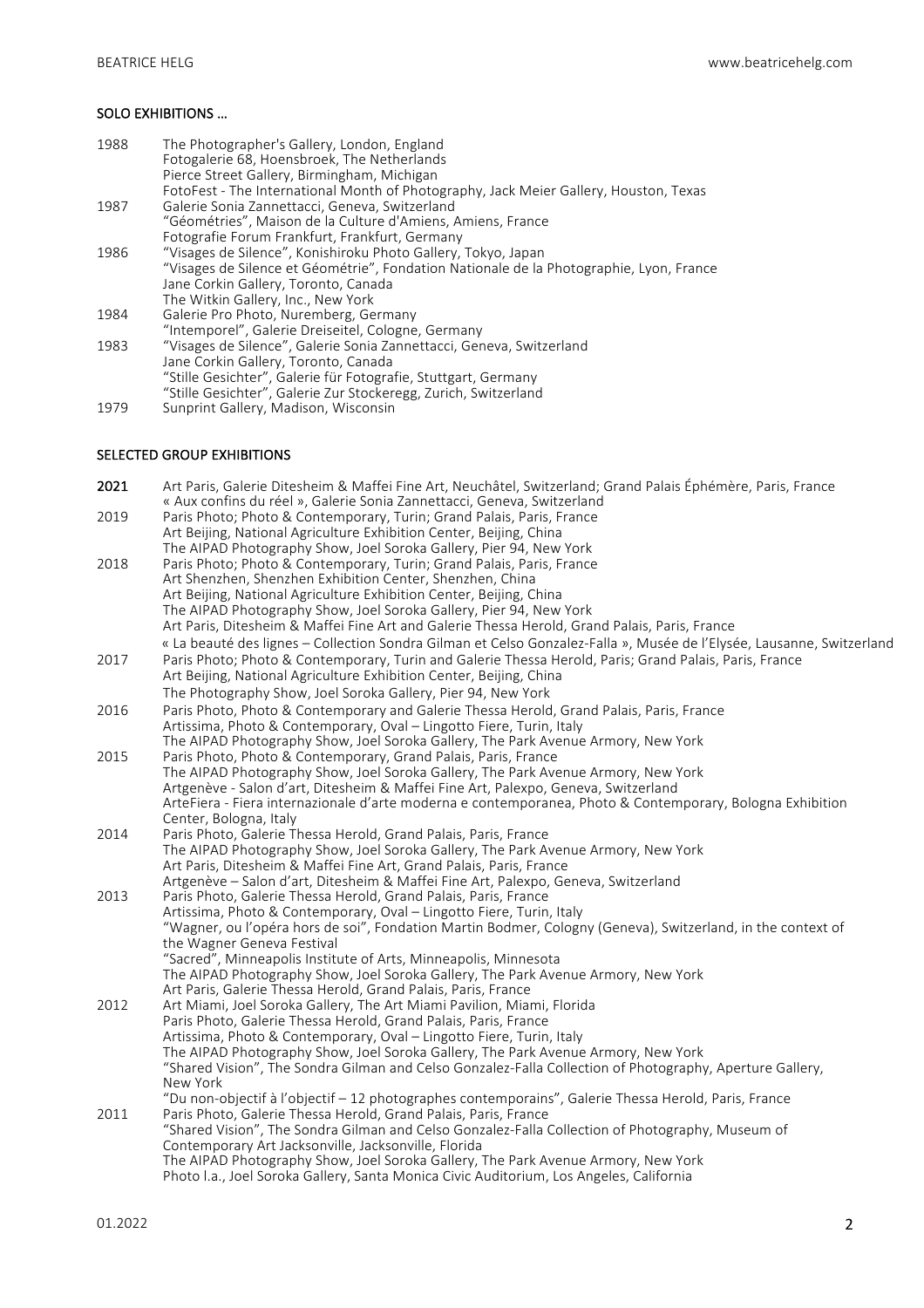### SELECTED GROUP EXHIBITIONS ...

| 2010         | Art Basel Miami Beach, Edwynn Houk Gallery, Miami Beach Convention Center, Miami Beach, Florida<br>Art Miami, Joel Soroka Gallery, The Art Miami Pavilion, Miami, Florida<br>Paris Photo, Edwynn Houk Gallery, Carrousel du Louvre, Paris, France<br>"Donaciones IVAM", Institut Valencià d'Art Modern, Valencia, Spain |
|--------------|-------------------------------------------------------------------------------------------------------------------------------------------------------------------------------------------------------------------------------------------------------------------------------------------------------------------------|
|              | "Collection Polaroid", Espace Van Gogh, Rencontres d'Arles, Arles, France                                                                                                                                                                                                                                               |
|              | Art 41 Basel, Edwynn Houk Gallery, Messe Basel, Basel, Switzerland                                                                                                                                                                                                                                                      |
|              | "Dialogues contemporains", Galerie Krugier & Cie, Krugier & Cie Art Contemporain; Geneva, Switzerland                                                                                                                                                                                                                   |
|              | The AIPAD Photography Show, Edwynn Houk Gallery, Joel Soroka Gallery, The Park Avenue Armory, New York                                                                                                                                                                                                                  |
|              | ArtParis + Guests 2010, Galerie Thessa Herold, Grand Palais, Paris, France                                                                                                                                                                                                                                              |
|              | "Polaroïd en péril", Musée de l'Elysée, Lausanne, Switzerland                                                                                                                                                                                                                                                           |
|              | "A selection of works by gallery artists", Edwynn Houk Gallery, New York                                                                                                                                                                                                                                                |
| 2009         | Art Basel Miami Beach, Edwynn Houk Gallery, Miami Beach Convention Center, Miami Beach, Florida                                                                                                                                                                                                                         |
|              | Paris Photo, Galerie Thessa Herold, Carrousel du Louvre, Paris, France                                                                                                                                                                                                                                                  |
|              | "Selection of works by Gallery Artists", Edwynn Houk Gallery, New York<br>Art 40 Basel, Edwynn Houk Gallery, Messe Basel, Basel, Switzerland                                                                                                                                                                            |
|              | AIPAD - The Photography Show 09, Joel Soroka Gallery, The Park Avenue Armory, New York                                                                                                                                                                                                                                  |
|              | "Maîtres des XIXe et XXe siècles et artistes contemporains", Galerie Jan Krugier & Cie, Geneva, Switzerland                                                                                                                                                                                                             |
| 2008         | Art Basel Miami Beach, Jan Krugier Gallery, Miami Beach Convention Center, Miami Beach, Florida                                                                                                                                                                                                                         |
|              | Galerie Thessa Herold, Paris, France                                                                                                                                                                                                                                                                                    |
|              | Art 39 Basel, Galerie Jan Krugier & Cie, Messe Basel, Basel, Switzerland                                                                                                                                                                                                                                                |
|              | ArtParis 08, Galerie Thessa Herold, Grand Palais, Paris, France                                                                                                                                                                                                                                                         |
| 2007         | Art 38 Basel, Galerie Jan Krugier & Cie, Messe Basel, Basel, Switzerland                                                                                                                                                                                                                                                |
|              | "Escaliers : la verticale du possible", Galerie Charlotte Norberg, Paris, France<br>AIPAD – The Photography Show '07, Joel Soroka Gallery, 7 <sup>th</sup> Regiment Armory, New York                                                                                                                                    |
| 2006         | Art Basel Miami Beach, Jan Krugier Gallery, Miami Beach Convention Center, Miami Beach, Florida                                                                                                                                                                                                                         |
|              | "Un monde NON-OBJECTIF en photographie II", Galerie Thessa Herold, Paris, France                                                                                                                                                                                                                                        |
|              | AIPAD - The Photography Show '06, Joel Soroka Gallery, 7 <sup>th</sup> Regiment Armory, New York                                                                                                                                                                                                                        |
| 2005         | "Objets de Mémoire – Mémoire d'Objets", in the context of the Rencontres d'art 2005, Musée Ingres,                                                                                                                                                                                                                      |
|              | Montauban, France                                                                                                                                                                                                                                                                                                       |
| 2003         | "Un monde NON-OBJECTIF en photographie", Galerie Thessa Herold, Paris, France                                                                                                                                                                                                                                           |
| 2001         | Galerie Jacques Elbaz, Paris, France                                                                                                                                                                                                                                                                                    |
|              | Art 32 Basel, Galerie Jan Krugier, Ditesheim & Cie; Krugier-Ditesheim Art Contemporain, Messe Basel, Basel,<br>Switzerland                                                                                                                                                                                              |
| 1999         | "Spatial Relations", Rosenberg + Kaufman Fine Art, Ltd., New York                                                                                                                                                                                                                                                       |
|              | "Innovation/Imagination: 50 Years of Polaroid Photography", The Friends of Photography - Ansel Adams                                                                                                                                                                                                                    |
|              | Center, San Francisco, California                                                                                                                                                                                                                                                                                       |
| 1996         | "IM KUNSTLICHT Photographie im 20. Jahrhundert aus den Sammlungen im Kunsthaus Zürich", Kunsthaus                                                                                                                                                                                                                       |
|              | Zürich, Zürich, Switzerland                                                                                                                                                                                                                                                                                             |
|              | "Truths and Trials: Color Photography Since 1975", The Minneapolis Institute of Arts, Minneapolis, Minnesota                                                                                                                                                                                                            |
| 1995<br>1992 | "La collezione di fotografia svizzera della Banca del Gottardo", Galleria Gottardo, Lugano, Switzerland<br>"Alberola, Bertrand, Cole  Une sélection d'oeuvres du Fonds régional d'art contemporain de Champagne-                                                                                                        |
|              | Ardenne", Fonds régional d'art contemporain de Champagne-Ardenne, Reims, France                                                                                                                                                                                                                                         |
|              | Découvertes 92: Art Actuel - Photographie, Galerie Sonia Zannettacci, Grand Palais, Paris, France                                                                                                                                                                                                                       |
| 1991         | "Tours du Monde: De Babel à nos jours", Tour Eiffel, Paris, France                                                                                                                                                                                                                                                      |
|              | "Parfum d'Elle" (Prix Claude Montana), in the context of Découvertes 91: Art Actuel - Photographie,                                                                                                                                                                                                                     |
|              | Grand Palais, Paris, France                                                                                                                                                                                                                                                                                             |
| 1990         | "10", Galerie Sonia Zannettacci, Geneva, Switzerland                                                                                                                                                                                                                                                                    |
| 1989         | "Contemporary Swiss Photography", Galerie Zur Stockeregg, Zurich, Switzerland                                                                                                                                                                                                                                           |
| 1988         | "Photography on the Edge", The Haggerty Museum of Art, Marquette University, Milwaukee, Wisconsin<br>"Fabrications: Staged, Altered and Appropriated Photographs", Carpenter Center for the Visual Arts,                                                                                                                |
|              | Harvard University, Cambridge, Massachusetts                                                                                                                                                                                                                                                                            |
| 1987         | "Photographes européens", Month of Photography, Musée d'Art moderne, Liège, Belgium                                                                                                                                                                                                                                     |
| 1986         | "50 Years of Modern Color Photography 1936-1986", Photokina, Cologne, Germany                                                                                                                                                                                                                                           |
| 1985         | "Dreamscapes - Recent Polaroid 20x24 Photographs", Clarence Kennedy Gallery, Cambridge, Massachusetts                                                                                                                                                                                                                   |
| 1984         | "Arte scienza creatività nella fotografia immediata", Castello Sforzesco, Milan, Italy                                                                                                                                                                                                                                  |
| 1983         | "In Grand Perspective", The Photographer's Gallery, London, England                                                                                                                                                                                                                                                     |
| 1981         | Studio 666, Paris, France                                                                                                                                                                                                                                                                                               |

#### COLLECTIONS (selection)

American General Corporation, Houston, Texas Art Gallery of Ontario, Toronto, Canada Bank Julius Baer, Geneva Branch, Geneva, Switzerland Bank for International Settlements, Basel, Switzerland Bank von Ernst & Co. Ltd., Geneva, Switzerland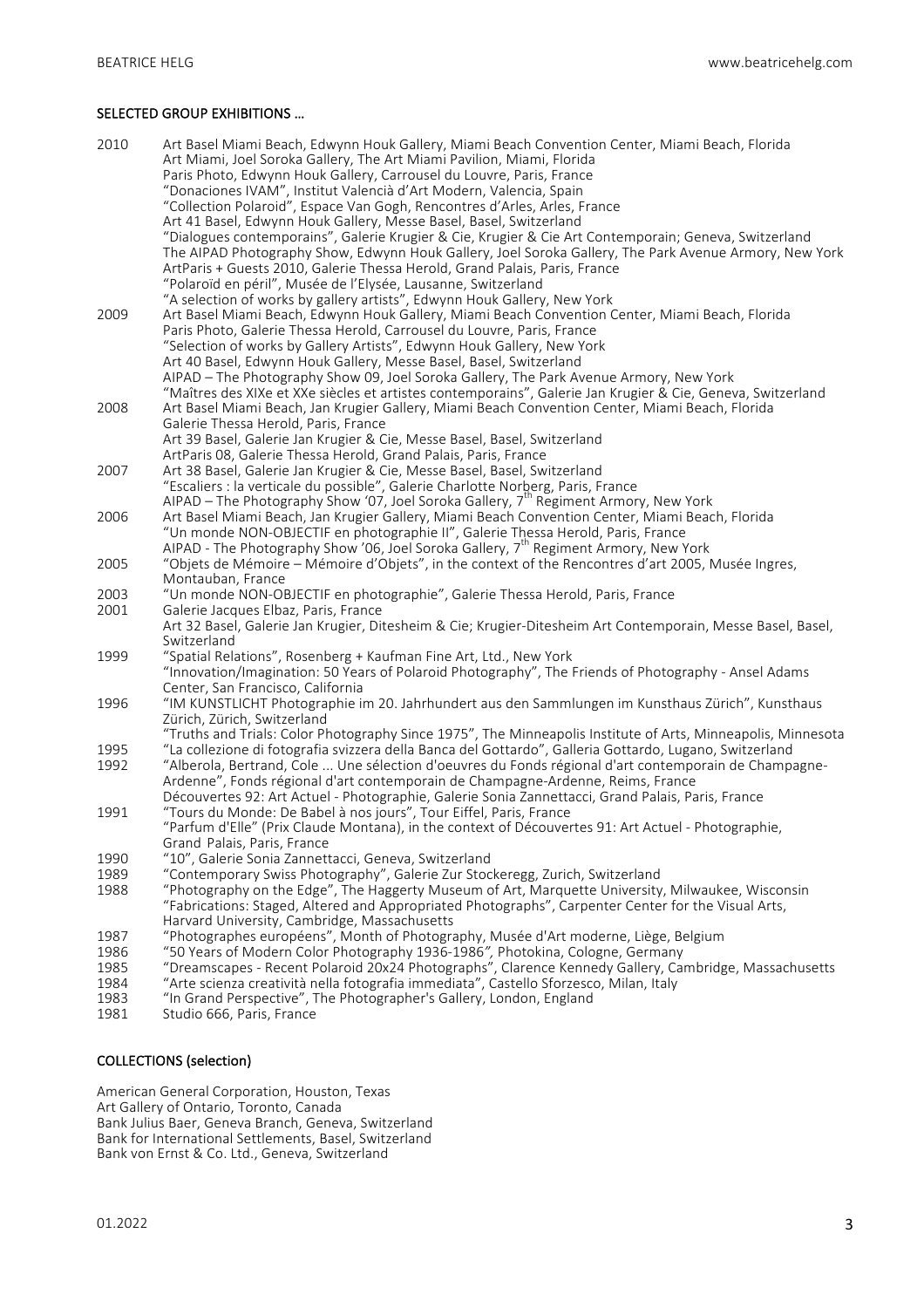### COLLECTIONS (selection) ...

Bank One, Houston, Texas Banque Cantonale de Genève, Geneva, Switzerland Banque et Caisse d'Epargne de l'Etat du Luxembourg, Luxembourg Bibliothèque nationale de France, Paris, France Cabinet cantonal des estampes, Musée Jenish, Vevey, Switzerland Cabinet des estampes du Musée d'art et d'histoire, Genève; Geneva, Switzerland Credit Suisse, Geneva, Switzerland Deutsche Leasing AG, Bad Homburg v.d. Höhe, Germany Fondation Martin Bodmer, Cologny (Geneva), Switzerland Fonds d'art contemporain de la Ville de Genève, Geneva, Switzerland Fonds cantonal d'art contemporain, Geneva, Switzerland Fonds régional d'art contemporain de Champagne-Ardenne, Reims, France Fotostiftung Schweiz, Winterthur, Switzerland Sondra Gilman and Celso Gonzalez-Falla Collection, New York Goldman Sachs & Co, New York Gotthard Bank, Lugano, Switzerland Hôpital Cantonal de Genève, Geneva, Switzerland International Center of Photography, New York International Museum of Photography at George Eastman House, Rochester, New York International Polaroid Collection - OstLicht Collection, Vienna, Austria IVAM – Institut Valencià d'Art Modern, Valencia, Spain Le Château d'Eau, Toulouse, France Lombard Odier & Cie, Geneva, Switzerland Los Angeles County Museum of Art, Los Angeles, California Maison de la Culture d'Amiens, Amiens, France Maison Européenne de la Photographie, Paris, France Musée d'art et d'histoire de Fribourg, Fribourg, Switzerland Musée de l'Elysée, Lausanne, Switzerland Musée Nicéphore Niépce, Chalon-sur-Saône, France Musée de la photographie à Charleroi, Charleroi, Belgium Museum Tinguely, Basel, Switzerland National Gallery of Canada, Ottawa, Canada Prudential Insurance, New York Allen and Kelli Questrom Collection, Dallas, Texas Shell Oil Company, Houston, Texas Albert Small Collection, Washington D.C. San Diego Museum of Art, San Diego, California Southeast Museum of Photography, Daytona Beach, Florida S.W.I.F.T., Brussels, Belgium The Minneapolis Institute of Arts, Minneapolis, Minnesota The Museum of Fine Arts, Houston; Houston, Texas The Sir Mark Fehrs Haukohl Photography Collection at the Los Angeles County Museum of Art, California and Brooklyn Museum, New York Trafigura Beheer B.V. Amsterdam, Geneva, Switzerland Unigestion, Inc.; Geneva, Switzerland UBS, Geneva, Switzerland

#### SELECTED BIBLIOGRAPHY

- 2020 *L'Oeil,* No. 736, September, Paris, France, article by Fabien Simode<br>2019 Péatrice Helg<sup>i</sup>, monograph, 5 Continents Editions, Milan, with a p
- "Béatrice Helg", monograph, 5 Continents Editions, Milan, with a poem dedication by Robert Wilson, texts by Serge Linarès and Philippe Piguet, poem by Sylviane Dupuis, bilingual French/English
- 2018 "Auteurs", book, volume 4, published by the Galerie Thessa Herold, Paris, France, introduction by Monique Sebbag

"La Beauté des lignes – Collection Gilman et Gonzalez-Falla", exhibition catalogue, Musée de l'Elysée, Lausanne, Switzerland; Editions Noir sur Blanc (French edition) and Scheidegger & Spiess (English edition)

- 2015 Art *absolument*, No 68, November-December, Paris, France, interview by Philippe Piguet "Cosmos", exhibition catalogue, Galerie Thessa Herold, Paris, France, preface by Emmanuelle de l'Ecotais
- 2013 "Wagner, l'opéra hors de soi l'art et la pensée", exhibition catalogue, Fondation Martin Bodmer, Cologny (Geneva), Switzerland and MER. Paper Kunsthalle, Gand Belgium, prelude by Charles Méla, essay by Christophe Imperiali
- 2012 "Risonanze", exhibition catalogue, Museo Fortuny, Venice, Italy, preface by Walter Guadagnini